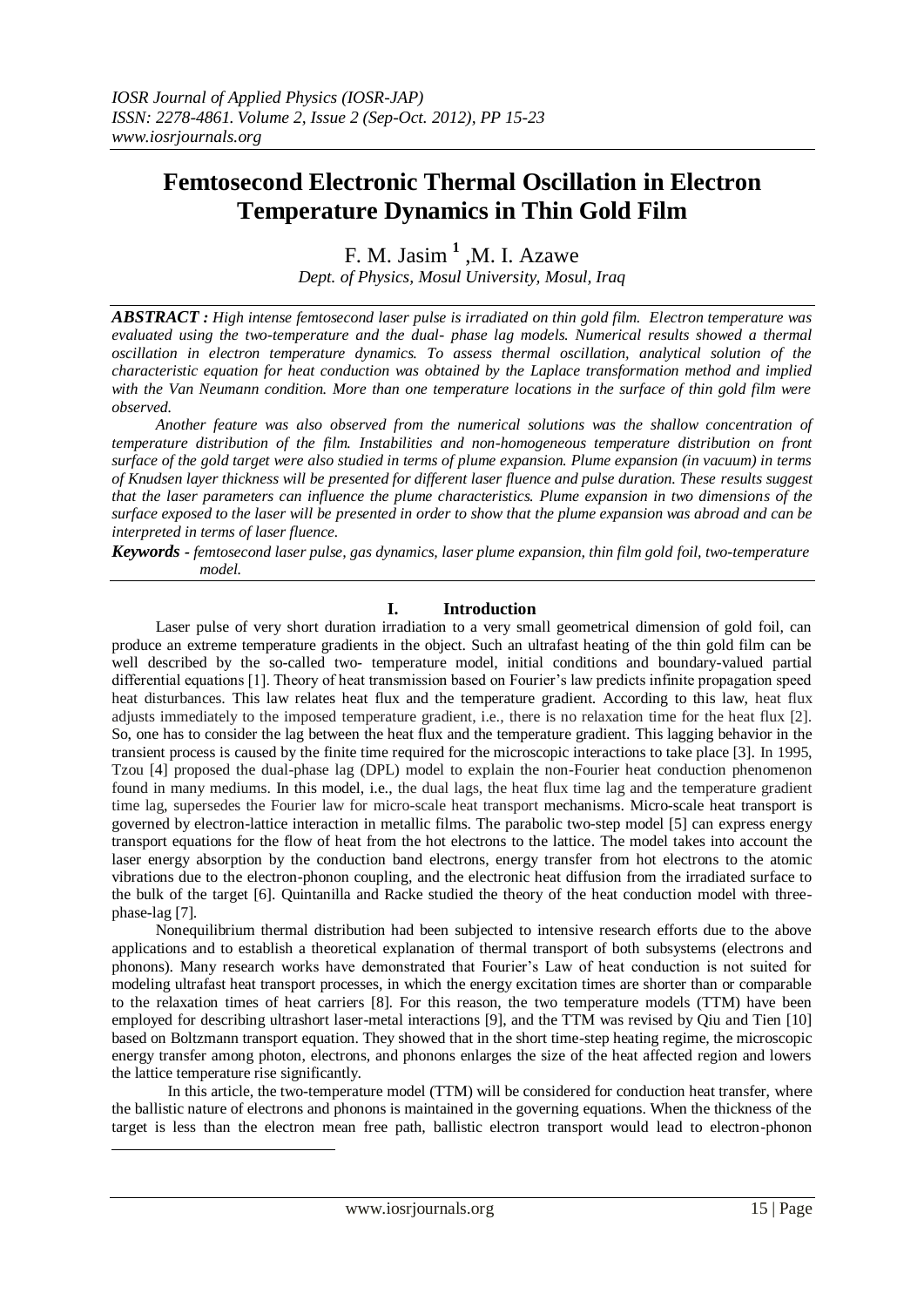coupling. The general TTM can be simplified to produce the so-called hyperbolic TTM, parabolic TTM, and even the dual-phase lag model. Interesting features of the electron energy exchange will be presented and interpreted as transient or instabilities or even oscillating thermalization to the surroundings.

### **II. Theory**

Energy transport after a very short laser pulse (in femtoseconds) absorption will be given. The equation for electron temperature can be written as [11-16]:

$$
C_e(T_e) \cdot \frac{\partial T_e}{\partial t} = \nabla \cdot (K_e(T_e) \cdot \nabla T_e) - G[T_e - T_1] + s(r, t)
$$
\n(1)

and the equation for the lattice temperature is:

$$
C_{\iota}(T_{\iota}).\frac{\partial T_{\iota}}{\partial t} = G[T_{e} - T_{\iota}]
$$
\n(2)

where C, T, and G are the specific heat capacity, temperature, and electron-phonon coupling, respectively. The subscripts  $e$  and  $1$  stand for the electron and lattice, respectively.  $s$  is the heat deposition rate due to laser source radiation absorption.  $K_e$  is the effective electron thermal conductivity which accounts for electronelectron and electron-phonon scatterings, and is defined as [17,18]:

$$
K_e(T_e) = K_0 \cdot \left(\frac{T_e}{T_l}\right) \tag{3}
$$

The value of  $K_0$  used in the calculations is 315 W m<sup>-1</sup> K<sup>-1</sup> [19].

The electronic specific heat capacity is taken to be proportional to the electron temperature as [20,21]:

$$
C_e(T_e) = \gamma T_e \tag{4}
$$

where  $\gamma$  is the coefficient for electronic heat capacity. The value of  $\gamma$  for gold used in the calculations is 71 J  $m^{-3} K^{-2}$  [22]. A value of 2.5x10<sup>6</sup> Jm<sup>-3</sup>K<sup>-1</sup> for  $C_l$  will be used in the computations here.

The electron-phonon coupling G has been under active investigations in the field of superconductivity for several decades and now has attracted renewed interest in femtosecond laser applications [22]. A constant value for the electron-phonon coupling is used as for low electronic temperatures, rather than temperature dependence. The value of  $(2.2x10^{16} \text{ Wm}^3\text{K}^{-1})$ , which was obtained from reflectivity experiments by Ref. [23], will be considered in our calculations for the electron-phonon coupling G. The ratio of  $(C_e/G)$  is called the time constant for the electron-phonon interaction, and for Au it is 0.75 ps [5].

The laser source  $s(x, z, t)$  can affect both the electron and lattice temperatures and hence the laser heat source has to be characterized properly, i.e., a flat-top laser beam (uniform intensity over the entire laser spot) is considered [24]. The following assumption has to be made that the excited electrons are immediately and fully thermalized when the laser pulse is applied [25]. The laser source (power density in W/m<sup>3</sup>) can be written as [26]:<br>
[26]:<br>  $s(x, z, t) = \sqrt{\frac{B}{\pi}} \frac{(1 - R)J_0}{t_0 \delta} \left[1 + \alpha \cos\left(\frac{2x}{L}\pi\right)\right] \exp\left[-\frac{z}{\delta} - B\left(\frac{t - 2t_p}{t_n}\right)^2\right$ [26]: wing assumption has to be made that the excited electrons are immediatel<br>er pulse is applied [25]. The laser source (power density in W/m<sup>3</sup>) can be<br> $\frac{-R \, J_0}{1 + \alpha \cos\left(\frac{2x}{L} \pi\right)} \left[1 + \alpha \cos\left(\frac{2x}{L} \pi\right)\right] \exp\left[-\frac{z}{s} - B$ 

malized when the laser pulse is applied [25]. The laser source (power density in W/m<sup>3</sup>) can be  
\n:  
\n
$$
s(x, z, t) = \sqrt{\frac{B}{\pi}} \frac{(1 - R)J_0}{t_p \delta} \left[ 1 + \alpha \cos\left(\frac{2x}{L}\pi\right) \right] \cdot \exp\left[-\frac{z}{\delta} - B\left(\frac{t - 2t_p}{t_p}\right)^2\right]
$$
\n(5)

where  $J_0$  is the laser fluence (J m<sup>-2</sup>), *R* is the gold surface reflectivity (*R*=0.93 [25]),  $t_p$  is the laser pulse duration ( $t_p$  =100 fs [25]) at FWHM, ,  $\delta$  (=15.3 nm [25]) is the optical penetration depth of photons in gold (where the intensity amplitude is decreased by a factor e), *L* is the spatial period with  $\left(-L/2 \leq x \leq L/2\right)$ and *z* is the depth coordinate of gold film.  $\alpha$  is the coefficient of the periodic amplitude  $(0 \le \alpha \le 1)$ , and  $B = 4 \ln(2)$ , is the normalization factor that describes the temporal Gaussian pulse function [26]. In other words, the laser source is assumed a cosine function along the surface (along x-axis) and attenuates exponentially into the gold skin depth (along z-axis). Lasing is assumed to start at t=0 and ends at  $t = 4t_p$ , and the laser energy outside this period of time is neglected since it is too small to significantly to affect the electron temperature [25]. The initial values and boundary conditions of the TTM are as follows. The initial conditions for both electrons and phonons are: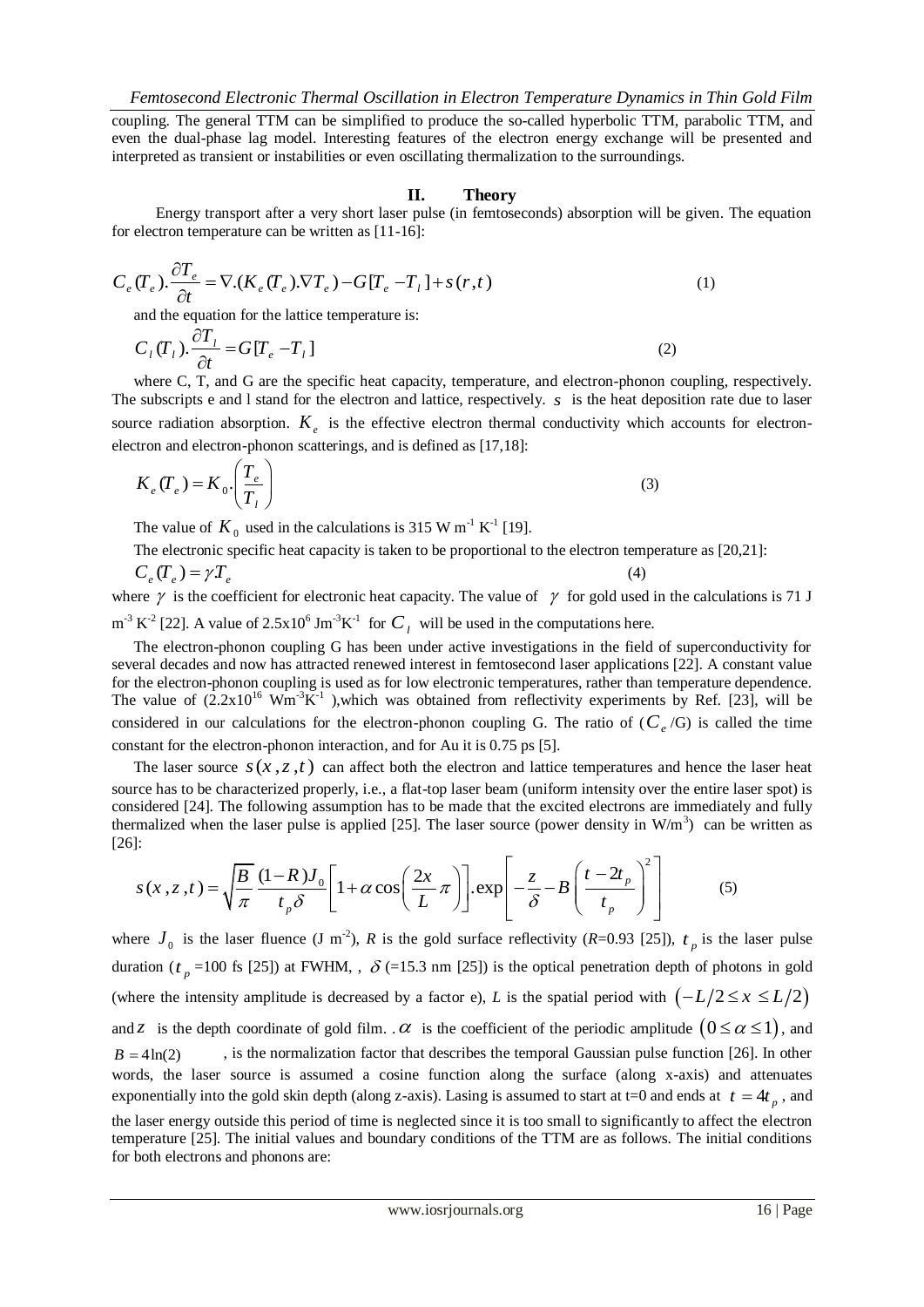*Femtosecond Electronic Thermal Oscillation in Electron Temperature Dynamics in Thin Gold Film*  
\n
$$
T_e(z, -2t_p) = T_1(z, -2t_p) = T_o
$$
 (6)  
\nWhile the boundary conditions, assuming that the gold film front and back surfaces were thermally insulated:

$$
I_e(z, -2I_p) = I_1(z, -2I_p) = I_o
$$
  
\nWhile the boundary conditions, assuming that the gold film front and back surfaces were thermal  
\n
$$
\frac{\partial T_e}{\partial x}(0,t) = \frac{\partial T_e}{\partial x}(L,t) = \frac{\partial T_l}{\partial x}(0,t) = \frac{\partial T_l}{\partial x}(L,t) = 0
$$
\n(7)

The characteristic equation of thermal transport taking into account the dual phase lag under the influence of<br>  $\hat{C}^2T$  +  $\hat{C}^T$  +  $\hat{C}^T$  =  $\hat{C}^T$  +  $\hat{C}^T$  +  $\hat{C}^T$  +  $\hat{C}$  +  $\hat{C}$  +  $\hat{C}$  +  $\hat{C}$ laser heat pulse can be written as [27]:<br> $\tau \partial^2 T = 1 \partial T - \partial^2 T = \partial^3 T$ 

The characteristic equation of thermal transport taking into account the dual phase lag under the initial  
laser heat pulse can be written as [27]:  

$$
\frac{\tau_q}{\kappa} \frac{\partial^2 T}{\partial t^2} + \frac{1}{\kappa} \frac{\partial T}{\partial t} = \frac{\partial^2 T}{\partial x^2} + \tau_T \frac{\partial^3 T}{\partial x^2 \partial t} + \frac{1}{k} \left( s + \tau_q \frac{\partial s}{\partial t} \right)
$$
(8)

where  $\tau_q$  is the relaxation time of heat flux,  $\tau_r$  is the relaxation time of the temperature gradient, k is the electron thermal conductivity.

The laser heat source, 
$$
s
$$
, is expressed as [27]:

The laser heat source, *s*, is expressed as [27]:  
\n
$$
s(x,t) = I(t)(1-R)\mu \exp(-\mu x)
$$
\n(9)

where the laser source is assumed to be effective in the surface of the gold film, since we are interested in the electron temperature distribution rather than skin deep of the film.  $\mu$  is the absorption coefficient of gold. The laser heat source  $s$  (Wm<sup>-3</sup>) is assumed to be Gaussian and had been separated in variables in time and dimension.

Equation (9) can be written in a dimensionless form as:  
\n
$$
s(x,t) = I(t) (1-R) \mu \exp(-\beta X)
$$
\n(10)

where  $\beta$  is the dimensionless absorption coefficient, given by:

$$
\beta = 2wt_k \mu \tag{11}
$$

 $w (= \alpha \ll 1)$ *q*  $w = \frac{\alpha}{\tau}$  is the speed of thermal heat wave propagation (sound wave) and  $\alpha$  is the thermal diffusivity

of gold 
$$
\left( = \frac{k}{\rho C_p} \right)
$$
.

Equation (8) can be written as:  
\n
$$
\tau_q \frac{\partial^2 T}{\partial t^2} + \frac{\partial T}{\partial t} = \kappa \frac{\partial^2 T}{\partial x^2} + \kappa \tau_T \frac{\partial^3 T}{\partial x^2 \partial t} + \frac{1}{\rho c_p} \left( s + \tau_q \frac{\partial s}{\partial t} \right)
$$
\n(12)

The following variables were adopted and defined as:

.

$$
\chi = \frac{\omega x}{2\kappa} , \quad \tau = \frac{t}{2\tau_q} , \quad \psi = \frac{s\tau_q}{\rho c_p (T_m - T_o)} , \quad \theta = \frac{T - T_o}{T_m - T_o}
$$

Equation (12) is expressed in terms of the above dimensionless variables as:  
\n
$$
\frac{\partial^2 \theta}{\partial \tau^2} + 2 \frac{\partial \theta}{\partial \tau} = \frac{\partial^2 \theta}{\partial \chi^2} + \frac{\tau_r}{2\tau_q} \frac{\partial^3 \theta}{\partial \chi^2 \partial \tau} + 2 \frac{\partial \psi}{\partial \tau} + 4\psi
$$
\n(13)

The function 
$$
\psi
$$
 will be given in the following equation when the laser source had been taken in to account:  
\n
$$
\psi(\chi,\tau) = \frac{\tau_q}{\rho c_p \left( T_m - T_o \right)} I \left( 2\tau \tau_q \right) \left( 1 - R \right) \mu \exp \left( -\beta \chi \right) \tag{14}
$$

To modify the laser heat source term  $I(2\tau\tau_q)$  in terms of arbitrary reference laser intensity  $I_r$  as:

$$
I\left(2\tau\tau_q\right) = I_r \eta(\tau) \tag{15}
$$

with  $\eta(\tau)$  is the dimensionless rate of energy absorbed in the medium. Hence, the function  $\psi$  will be in the form of:

$$
\psi(\chi,\tau) = \frac{\tau_q}{\rho c_p \left(T_m - T_o\right)} \eta(\tau) I_r \left(1 - R\right) \mu \exp\left(-\beta \chi\right)
$$
\n(16)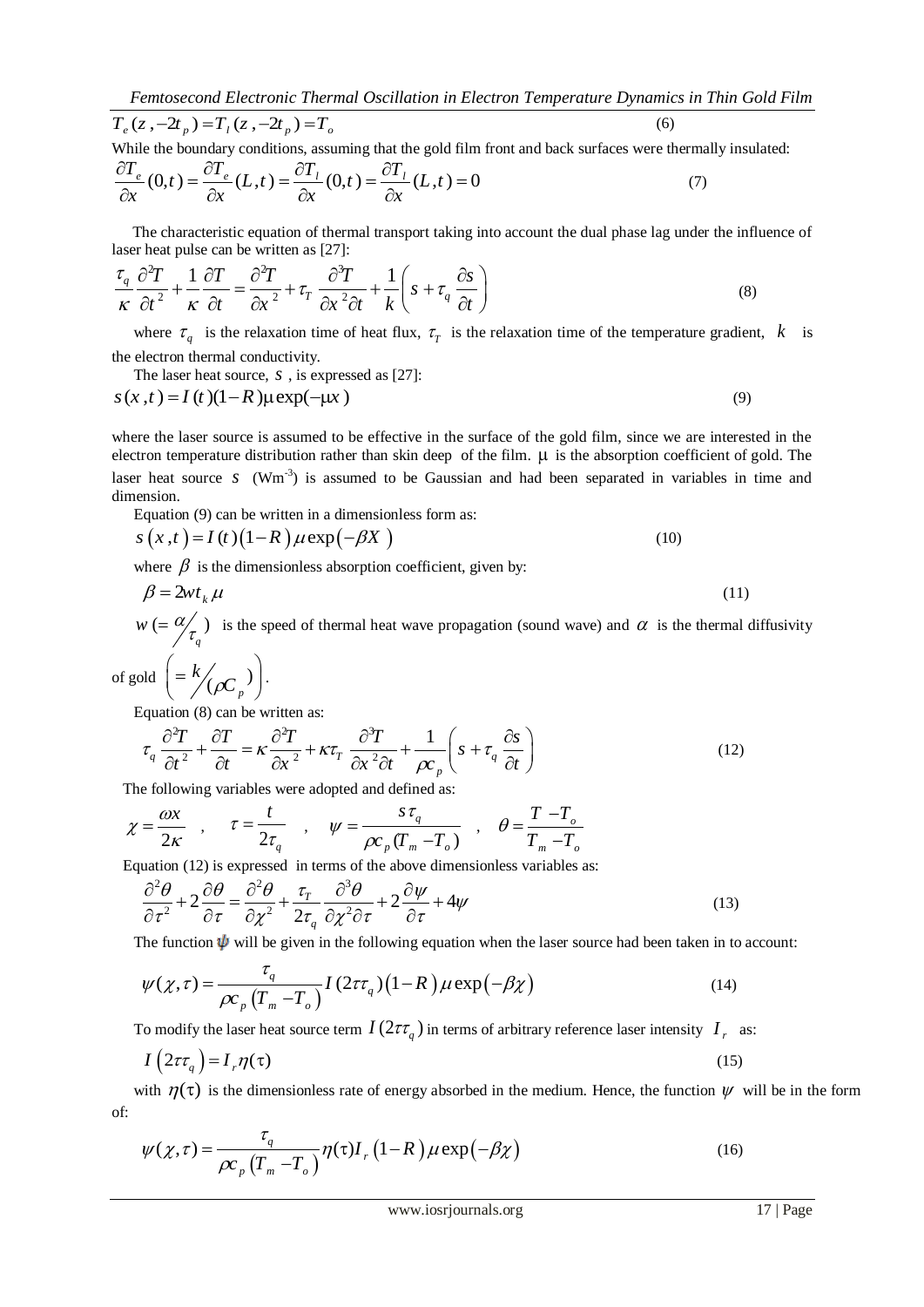*Femtosecond Electronic Thermal Oscillation in Electron Temperature Dynamics in Thin Gold Film*

In other words, the function  $\psi$ , can be written as:

$$
\psi(\chi,\tau) = \psi_o \eta_{(\tau)} \exp(-\beta \chi) \tag{17}
$$

With  $\psi_o$  is given by:

$$
\psi_o = \frac{I_r (1 - R) \mu \tau_q}{\rho c_p (T_m - T_o)}
$$
\n(18)

The characteristic equation, given by Eq. (13), will be using the above substitutions as:  
\n
$$
\frac{\partial^2 \theta}{\partial \tau^2} + 2 \frac{\partial \theta}{\partial \tau} = \frac{\partial^2 \theta}{\partial \chi^2} + \frac{\tau_r}{2\tau_q} \frac{\partial^3 \theta}{\partial \chi^2 \partial \tau} + 2\psi_o \left(\frac{\partial \eta}{\partial \tau} + 2\eta\right) \exp\left(-\beta \chi\right)
$$
\n(19)

Now, the initial dimensionless conditions will be:

$$
\theta(\chi,0) = 0 \tag{20}
$$

$$
\frac{\partial \theta}{\partial \tau}(x,0) = 2\psi = 2\psi_0 \eta(0) \exp(-\beta x)
$$
\n(21)

The dimensionless boundary conditions for our present problem are:

$$
\frac{\partial \theta}{\partial \tau}(0, \tau) = 0 \tag{22}
$$

$$
\frac{\partial \theta}{\partial \tau}(L,\tau) = 0\tag{23}
$$

The Laplace transformation of the characteristic equation (Eq.(19)), will be [22]:  
\n
$$
\frac{d^2 \bar{\theta}_l(\chi, u)}{d \chi^2} - u(u+2) \bar{\theta}_l(\chi, u) = -2\psi_0(u+2) \bar{\eta}(u) \exp(-\beta \chi)
$$
\n(24)

This equation had been obtained using the above dimensionless initial conditions given by Eq.(13) and Eq. (14). Knowing that the Laplace transforms are:

$$
\bar{\theta}_{l}\left(\chi,u\right) = L\left[\theta\left(\chi,\tau\right)\right]
$$
\n(25)

$$
\bar{\eta}(u) = L[\eta(\tau)] \tag{26}
$$

The satisfying boundary conditions are given by:

$$
\frac{d\bar{\theta}_l}{d\chi}(0,u) = 0\tag{27}
$$

$$
\frac{d\bar{\theta}_l}{d\chi}(L,\mu) = 0\tag{28}
$$

We had assumed that the target is isolated.

The analytical solution (Van Neumann condition) of the characteristic equation (Eq.(24)), taking in to account the above boundary conditions is of the form:

unit the above boundary conditions is of the form:  
\n
$$
\bar{\theta}_l(\chi, u) = c_2 \sin(\lambda \chi) + c_3 \exp(-\beta \chi)
$$
\n(29)

with  $\lambda$  is given by:

$$
\lambda^2 = -\left[ u\left( u + 2 \right) \right] \tag{30}
$$

where  $\boldsymbol{u}$  is the Laplace variable.

Substituting Eq. (29) in to Eq.(24) we get: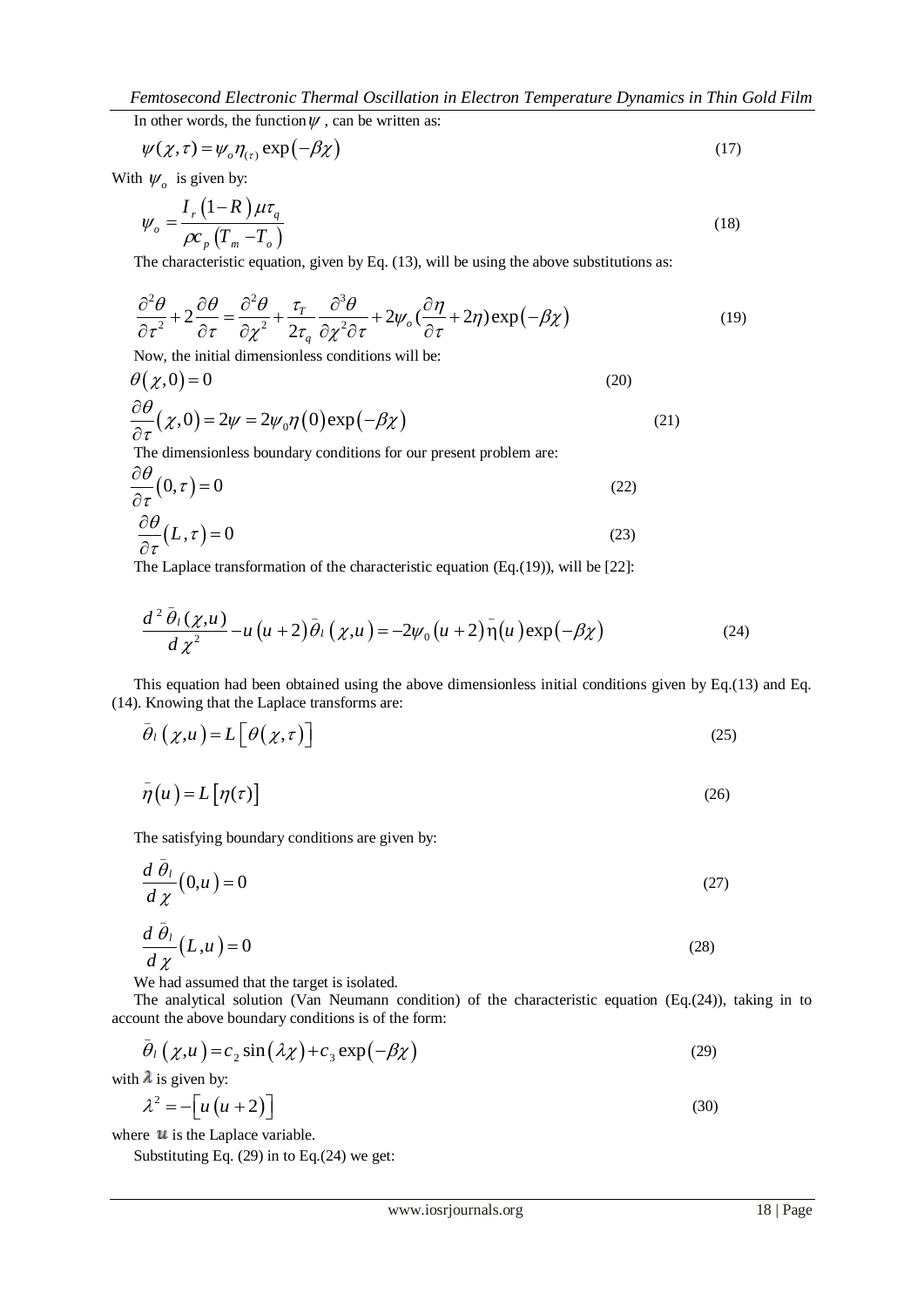$$
\text{Femtosecond Electronic Thermal Oscillation in Electron Temperature Dynamics in Thin Gold Film} \\ -c_2 \lambda^2 \sin(\lambda x) + c_3 \beta^2 \exp(-\beta x) + \lambda^2 \begin{bmatrix} c_2 \sin(\lambda x) \\ +c_3 \exp(-\beta x) \end{bmatrix} = -2\psi_0 \eta (s+2) \exp(-\beta x) \tag{31}
$$

Resulting from the above equation is the following equation for the constant  $c_3$ :

$$
c_3 = \frac{2\psi_0 \bar{\eta} (u+2)}{u (u+2) - \beta^2}
$$
 (32)

In order to calculate the constant 
$$
\mathbf{c}_2
$$
, we had solved the analytical solution for the boundary condition as:  
\n
$$
\frac{d\theta}{d\chi}(\chi = l) = 0 = c_2 \lambda \cos(\lambda l) + c_3(-\beta) \exp(-\beta l)
$$
\n(33)

We get:

get:  
\n
$$
c_2 = \frac{2\beta\psi_0 \bar{\eta}(u+2) \exp(-\beta l)}{[u(u+2)-\beta^2][-u(u+2)]^{\frac{1}{2}} \cos(\lambda l)}
$$
\n(34)

Finally we get the following equation that is to be solved numerically

$$
\left[u\left(u+2\right)-\beta^{2}\right)\left[-u\left(u+2\right)\right]^{2}\cos(\lambda l)
$$
  
Finally we get the following equation that is to be solved numerically  

$$
\bar{\theta}(\chi,u) = \frac{2\beta\psi_{0}\bar{\eta}\left(u+2\right)\exp(-\beta l)}{\left(u\left(u+2\right)-\beta^{2}\right)\left[-u\left(u+2\right)\right]^{2}}\sin(\lambda\chi) + \frac{2\psi_{0}\bar{\eta}\left(u+2\right)}{u\left(u+2\right)-\beta^{2}}\exp(-\beta\chi) \tag{35}
$$

The equation of laser plume gas dynamics represents the surface temperature distribution for the plume of

The equation of laser plume gas dynamics represents the surface temperature distribution for the plume of  
gold film irradiated by Gaussian femtosecond laser pulse [28]:  

$$
T(r,t,z) = \frac{F_{\text{max}}}{\alpha} \left(\frac{\kappa}{\pi}\right)^{\frac{1}{2}} \int_{0}^{t} \frac{p(t-t')d^{2}(t')dt'}{t^{2}(4\kappa t'+d^{2}(t'))} exp[\frac{-z^{2}}{4\kappa t} - \frac{r^{2}}{4\kappa t'+d^{2}(t)})
$$
(36)

with  $F_{\text{max}}$  is the laser peak flux density. The symbols given in the above equation is for thermal properties of gold.  $\alpha$  is the thermal conductivity,  $\kappa = \alpha/\beta c$  $=\frac{\alpha}{\rho c}$  is the thermal diffusivity,  $\rho$  is density, c is heat capacity.  $p(t)$  is the normalized pulse magnitude  $(0 \le p(t) \le 1)$ .

#### **III. Results And Discussion**

The above equations will be solved numerically with the aid of Matlab for different conditions. We had used typical parameters of the noble metal (gold) as given in Table I.

| . .        |                        |                           |                         |                   |                        |                         |
|------------|------------------------|---------------------------|-------------------------|-------------------|------------------------|-------------------------|
| Property   |                        |                           | N                       |                   |                        | w                       |
| Definition | Thermal<br>diffusivity | Absorption<br>coefficient | Thermal<br>conductivity | Film<br>thickness | Ambient<br>temperature | Thermal<br>wave speed   |
| Numerical  | $1.2 \times 10^{-4}$   | $1x10^9$ m <sup>-1</sup>  | 315 W/(mK)              | $20 \text{ nm}$   | 300 K                  | $1.9085 \,\mathrm{m/s}$ |
| value      | m <sup>2</sup>         |                           |                         |                   |                        |                         |

**Table I: Typical parameters of gold used in the simulation**

Fig.1 show the 3D plot after adjusting the grid size from convergence test and time step was set to 0.25 ps to reach numerical analysis consistency. The electron temperature was plotted as a function of time and distance (penetration from the front surface of the gold film). We can notice that the electron temperature reached its maximum value in less than one femtosecond and the complete electron thermalization was 4 nm in depth of the gold film. This will be studied more in depth and thoroughly when considering the dual phase lag.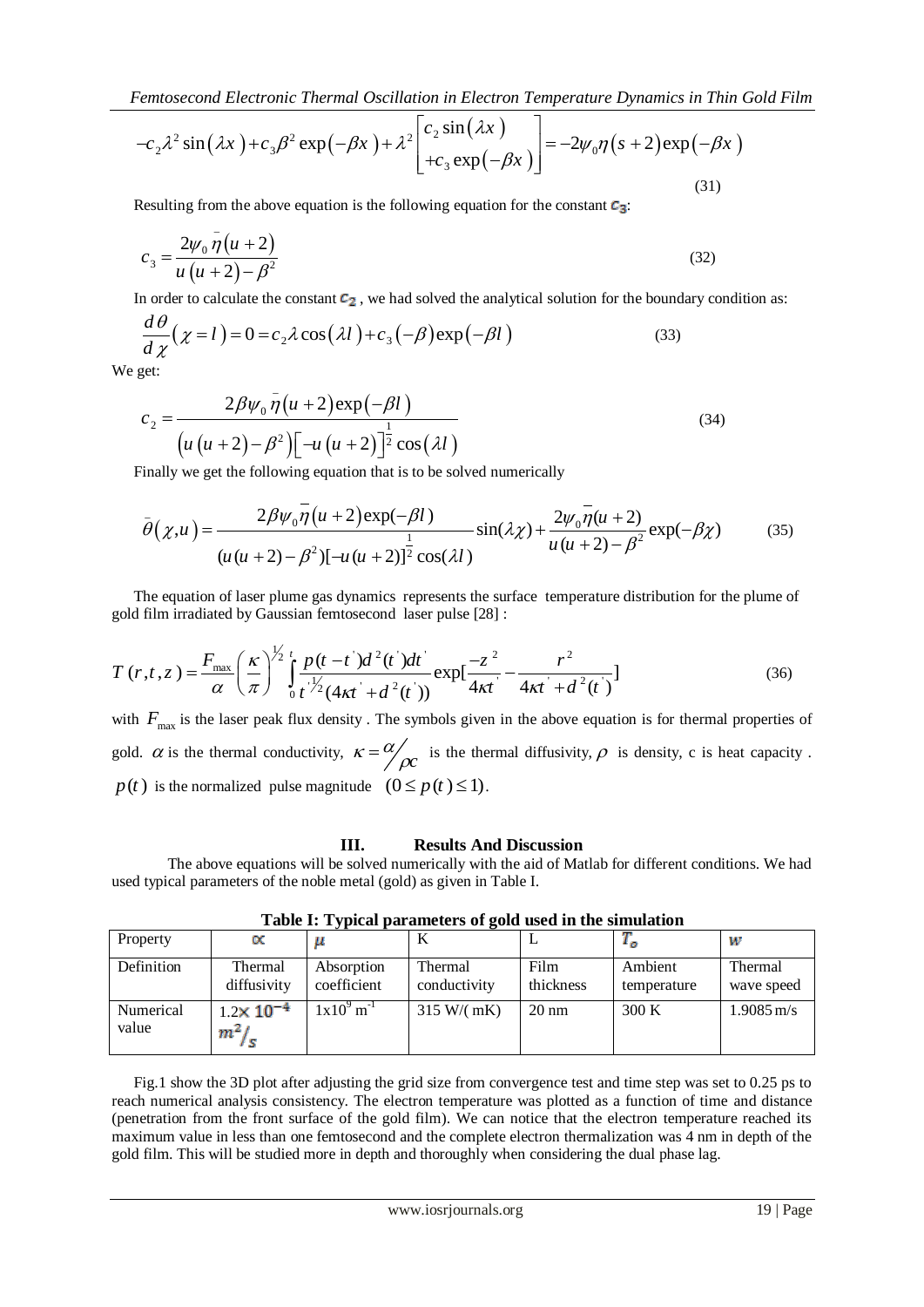

Fig.1 Electron temperature simulation as a function of time and gold skin depth computed for gold film of 20 nm thickness when irradiated by 13.7 Jm<sup>-2</sup> laser fluence and 100 fs pulse duration.



Fig. 2 Numerical simulation of the electron temperature dynamics of gold nanostructure induced by the influence of the variation of laser pulse duration. The simulation was carried out first with 300 fs and then 200 fs, laser pulse duration.

To study the influence of pulse duration of the laser on the electron temperature taking into account relaxation times  $\tau_q$  and  $\tau_t$  in the simulation, Fig. 2 shows the results of this simulation. Two values of laser pulse duration were taken as (200fs) and (300fs).

The influence of relaxation time on the electron temperature dynamics, Fig. 3, shows this effect. The values of,  $\tau_q$  (relaxation time of heat flux), and  $\tau_r$  (the relaxation time of temperature gradient) were taken as shown in the figure. When the simulation was carried out with  $(\tau_q > \tau_r)$ , we found an interesting feature for the electron dynamics, that is, the electron temperature started to decrease with oscillating behavior. The oscillations get larger as electron kinetics with time proceeds to lattice exchange. This behavior of electron dynamics, to our knowledge, had not been published. The explanation of this behavior can be interpreted as,  $\tau_q$  means a finite

time is required to raise the temperature of electrons, while  $\tau<sub>T</sub>$  indicates the delay that exists in electron-phonon exchange. This delay is shown as oscillations.



Fig. 3 The time evolution of electron temperature for two cases, showing oscillations when  $\tau_q \succ \tau_r$ . Laser irradiation of front surface of the nanostructure gold film was with fluence  $13.7 \text{ Jm}^{-2}$  and pulse duration of 96 fs.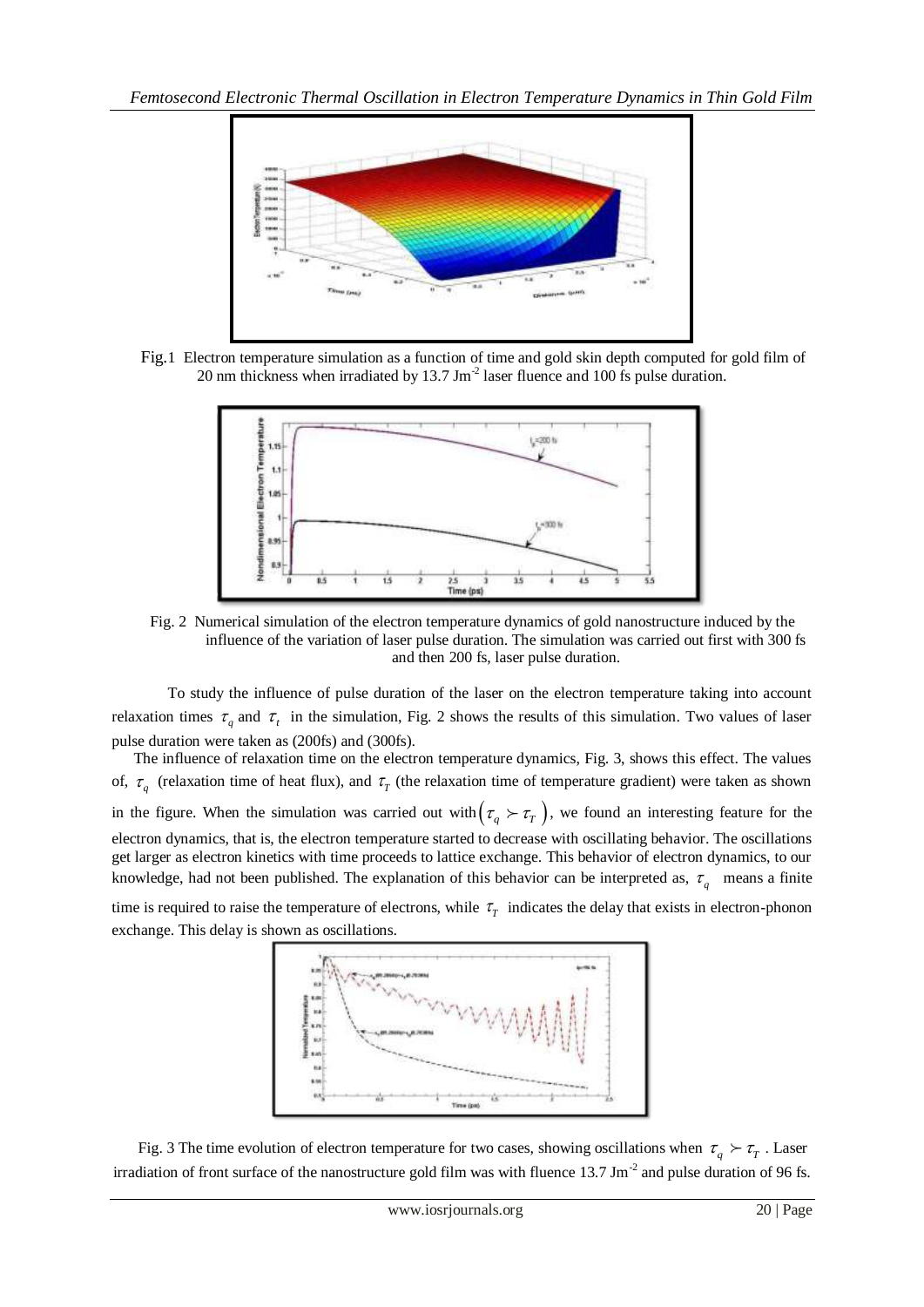## *Femtosecond Electronic Thermal Oscillation in Electron Temperature Dynamics in Thin Gold Film*

The temperature distribution on the front surface of nanostructure gold film when irradiated by a femtosecond laser pulse will be studied numerically with the help of (DPL) model. The simulation was performed using FDTD (finite-difference time-domain) algorithm to solve the characteristic equation of heat conduction. The time increment for simulation and grid size were adjusted until the stability and convergence criteria were obtained satisfactory, giving time step few femtoseconds and spatial increment of 3nm. Many mesh grid size were tested in simulation, until the above condition was reached.

Fig. 4 shows the numerical simulation of temperature distribution of the front surface of the gold film irradiated by (96 fs) laser pulse duration and fluence of (13.7 Jm<sup>-2</sup>) by solving the characteristic equation of DPL model.



Fig. 4 Temperature distribution of the front surface of gold film when exposed to laser Gaussian pulse of duration of (96 fs) and power density of  $s_0 = 5.88 \times 10^{20}$ Wm<sup>-3</sup>.

The calculations of the dimensionless surface temperature \_  $\left( \bar{\theta}\right)$ as a function of dimensionless displacement  $(\chi)$ , for various values of the dimensionless absorption coefficient, while keeping the other variables  $\eta$  and  $\Psi_o$  as constants is shown in Fig. 5. It is obvious from the figure that for small values of  $\beta$  the temperature distribution extends more than for greater value of  $\beta$ . This behavior needs no explanation as can be predicted from the simple law of absorption for certain material.



Fig.5 Dimensionless surface temperature as a function of dimensionless displacement for different values of dimensionless absorption coefficient (0.5, 1, 1.5, 3) and keeping dimensionless rate of energy absorbed in the medium constant  $(\eta)$  and dimensionless internal heat source also constant( $\psi_{_o}$ ).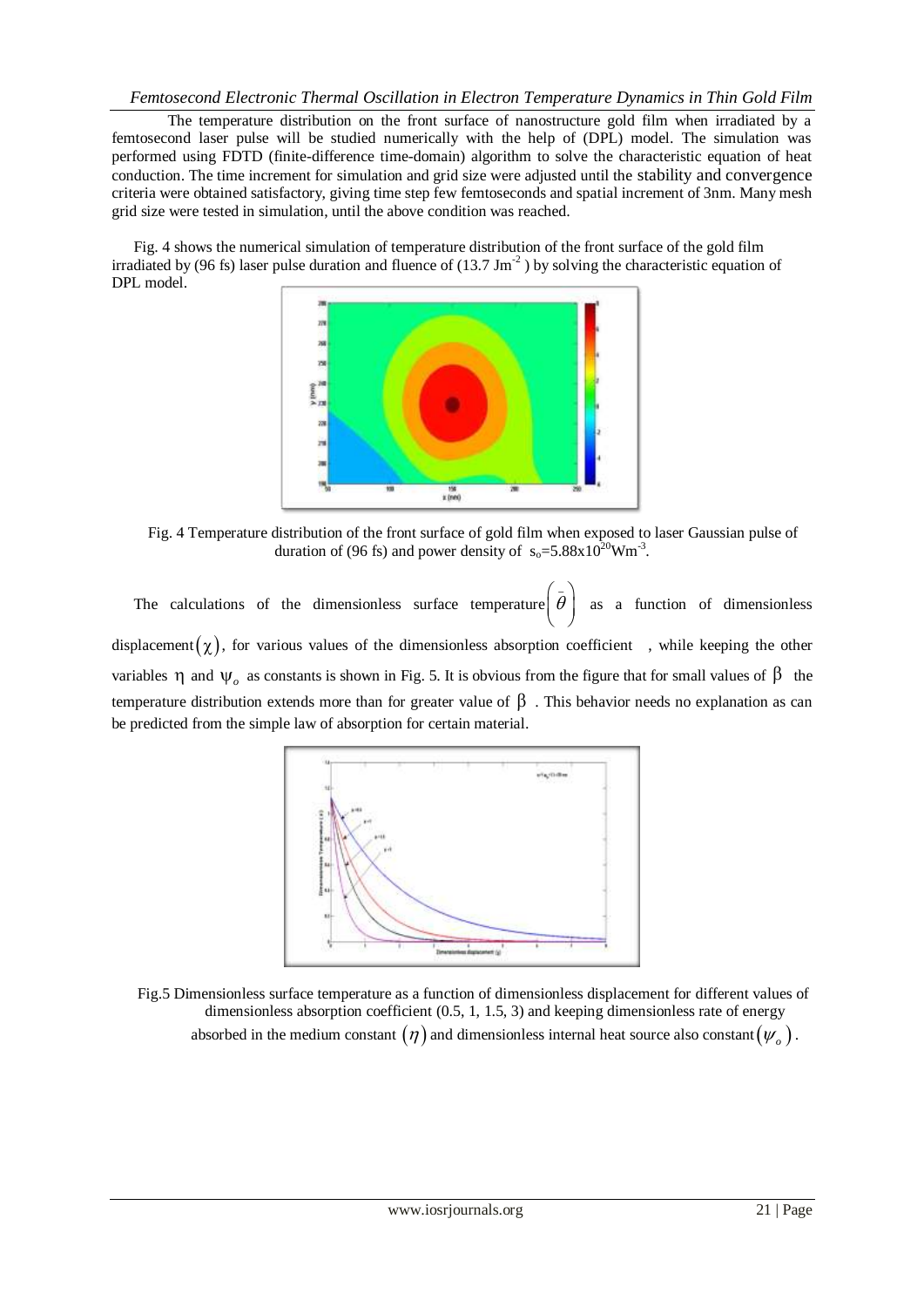

Fig. 6 Illustrates the expansion of plume (in terms of temperature distribution of vapour plume) for two different values of laser fluence of 13.4  $\&$  23.4 J/m<sup>2</sup> as a function of kundsen layer thickness.

The expansion of the plume was taken into account the effects of laser fluence in order to show how this can influence the expansion in terms of Knudsen layer thickness which had been evaporated by thermal effect of laser pulse, Fig. 6 . Laser ablation has to conceder this result in its application.

Laser spot radius was found to be effective on the plume expansion as shown in Fig. 7. Two values were used in the numerical simulation. As can be seen from the graph, higher value of laser spot gives higher temperature distribution and expansion.



Fig. 7 Representce the influence of laser spot diameter on the temperature distribution of the plume in terms of Knudsen layer thickness.

### **IV. Conclusions**

 Numerical simulation for the heated gold film had been carried out using TTM and DPL to obtain the electron temperature. TTM numerical results showed that electron temperature had slow time decrease in comparison to DPL. Simulations of the characteristic equation (DPL) by FDTD algorithm to study the electron temperature  $(T_e)$  taking into account the relaxation times reveals that  $T_e$  can be affected by laser fluence as well as laser pulse duration. A thermal oscillation in T<sub>e</sub> dynamics was found when  $\tau_q > \tau_T$ . A temperature distribution on the front surface of the gold film was studied showing part of the surface was extremely at high temperature besides zones of lower temperatures.

The problem of the characteristic equation of thermal transport, taking into account the DPL for thin gold film and irradiated by femtosecond laser pulse, was solved analytically by the Laplace transform method for the case of IVBP.

Dimensionless surface temperature with respect to the dimensionless displacement for various values of the dependent parameters which are; the dimensionless internal heat source, the dimensionless rate of energy absorbed in the medium, and the dimensionless absorption coefficient were studied.

Laser plume expansion from thin gold film was investigated in this article in terms of Knudsen layer for Adiabatic, non-isothermal case of gas dynamics. The results showed that the plume expansion was